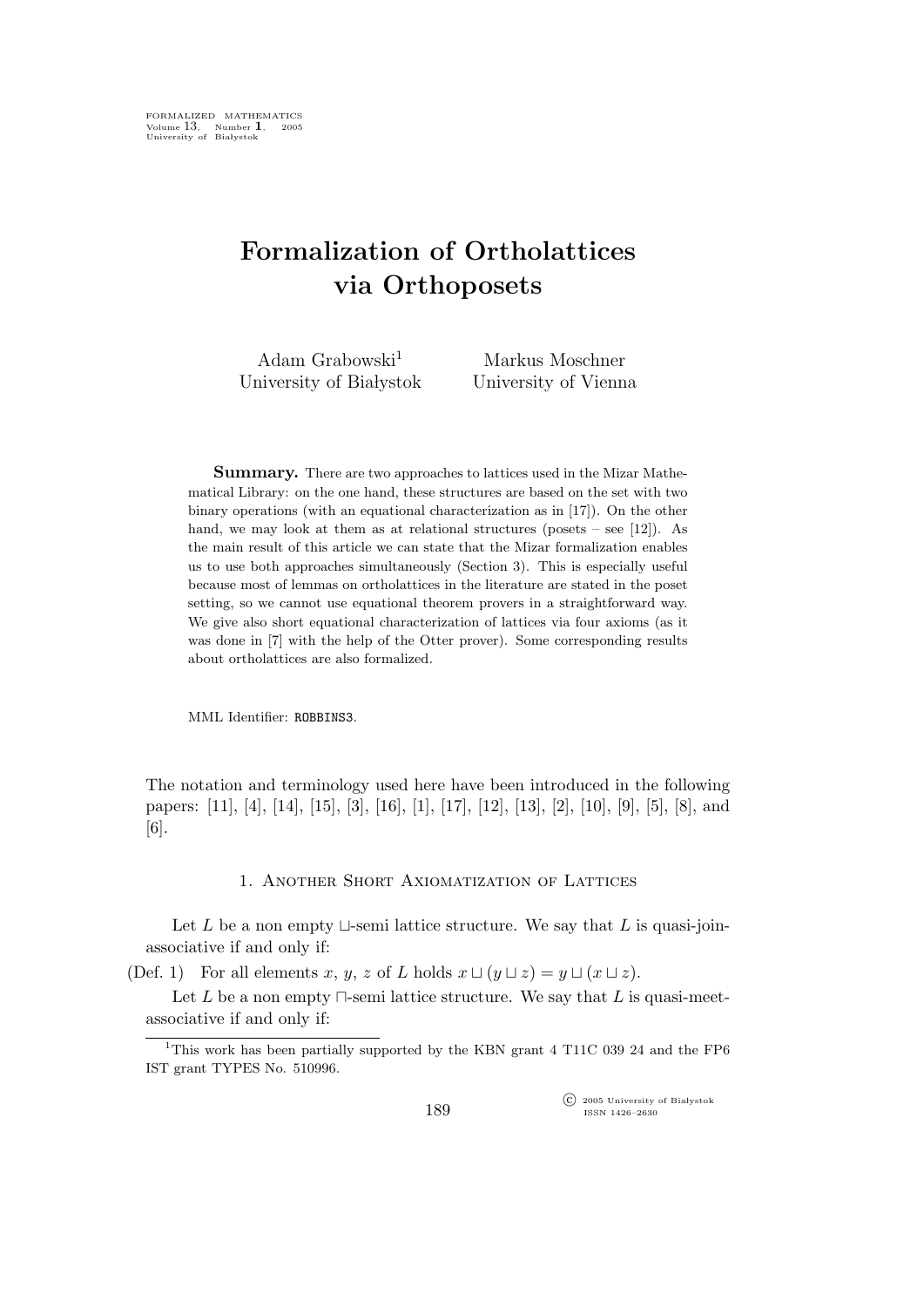(Def. 2) For all elements x, y, z of L holds  $x \sqcap (y \sqcap z) = y \sqcap (x \sqcap z)$ .

Let  $L$  be a non empty lattice structure. We say that  $L$  is quasi-meetabsorbing if and only if:

(Def. 3) For all elements x, y of L holds  $x \sqcup (x \sqcap y) = x$ .

One can prove the following propositions:

- (1) Let  $L$  be a non empty lattice structure. Suppose  $L$  is quasimeet-associative, quasi-join-associative, quasi-meet-absorbing, and joinabsorbing. Then L is meet-idempotent and join-idempotent.
- (2) Let  $L$  be a non empty lattice structure. Suppose  $L$  is quasimeet-associative, quasi-join-associative, quasi-meet-absorbing, and joinabsorbing. Then L is meet-commutative and join-commutative.
- (3) Let  $L$  be a non empty lattice structure. Suppose  $L$  is quasimeet-associative, quasi-join-associative, quasi-meet-absorbing, and joinabsorbing. Then  $L$  is meet-absorbing.
- (4) Let L be a non empty lattice structure. Suppose L is quasimeet-associative, quasi-join-associative, quasi-meet-absorbing, and joinabsorbing. Then L is meet-associative and join-associative.
- (5) Let  $L$  be a non empty lattice structure. Then  $L$  is lattice-like if and only if  $L$  is quasi-meet-associative, quasi-join-associative, quasi-meetabsorbing, and join-absorbing.

One can verify that every non empty lattice structure which is lattice-like is also quasi-meet-associative, quasi-join-associative, meet-absorbing, and joinabsorbing and every non empty lattice structure which is quasi-meet-associative, quasi-join-associative, quasi-meet-absorbing, and join-absorbing is also latticelike.

## 2. ORTHOPOSETS

Let us note that every PartialOrdered non empty orthorelational structure which is OrderInvolutive is also Dneg.

The following propositions are true:

- (6) For every Dneg non empty orthorelational structure L and for every element x of L holds  $(x^c)^c = x$ .
- (7) Let O be an OrderInvolutive PartialOrdered non empty orthorelational structure and x, y be elements of O. If  $x \leq y$ , then  $y^c \leq x^c$ .

Let us note that there exists a PreOrthoPoset which is strict and has g.l.b.'s and l.u.b.'s.

Let L be a non empty  $\Box$ -semi lattice structure and let x, y be elements of L. We introduce  $x \sqcup y$  as a synonym of  $x \sqcup y$ .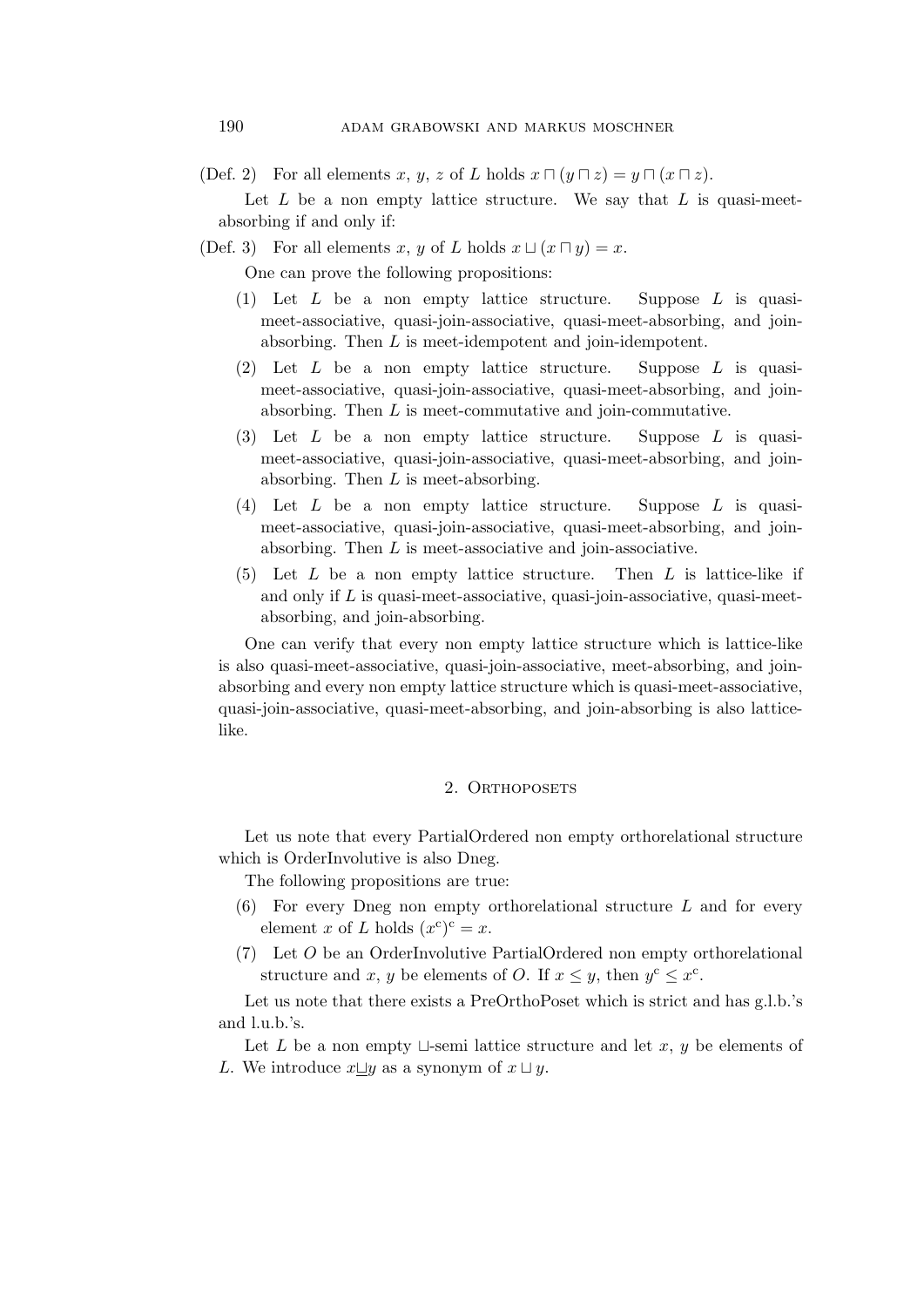Let L be a non empty  $\Box$ -semi lattice structure and let x, y be elements of L. We introduce  $x\overline{\sqcap}y$  as a synonym of  $x\sqcap y$ .

Let  $L$  be a non empty relational structure and let  $x, y$  be elements of  $L$ . We introduce  $x \sqcap_{\leq} y$  as a synonym of  $x \sqcap y$ . We introduce  $x \sqcup_{\leq} y$  as a synonym of  $x \sqcup y$ .

## 3. Merging Relational Structures and Lattice Structures TOGETHER

We introduce ⊔-relational semilattice structures which are extensions of ⊔ semi lattice structure and relational structure and are systems

 $\langle$  a carrier, a join operation, an internal relation  $\rangle$ ,

where the carrier is a set, the join operation is a binary operation on the carrier, and the internal relation is a binary relation on the carrier.

We introduce ⊓-relational semilattice structures which are extensions of ⊓ semi lattice structure and relational structure and are systems

 $\langle$  a carrier, a meet operation, an internal relation  $\rangle$ , where the carrier is a set, the meet operation is a binary operation on the carrier, and the internal relation is a binary relation on the carrier.

We introduce relational lattice structures which are extensions of ⊓-relational semilattice structure, ⊔-relational semilattice structure, and lattice structure and are systems

 $\langle$  a carrier, a join operation, a meet operation, an internal relation  $\rangle$ , where the carrier is a set, the join operation and the meet operation are binary operations on the carrier, and the internal relation is a binary relation on the carrier.

The relational lattice structure TrivLattRelStr is defined as follows:

(Def. 4) TrivLattRelStr =  $\langle \{\emptyset\}, \text{op}_2, \text{op}_2, \text{id}_{\{\emptyset\}} \rangle$ .

Let us note that TrivLattRelStr is non empty and trivial.

One can check the following observations:

- there exists a  $\sqcup$ -relational semilattice structure which is non empty,
- ∗ there exists a ⊓-relational semilattice structure which is non empty, and
- ∗ there exists a relational lattice structure which is non empty.

One can prove the following proposition

- $(8)$  Let R be a non empty relational structure. Suppose that
- (i) the internal relation of R is reflexive in the carrier of R, and
- (ii) the internal relation of  $R$  is antisymmetric and transitive.

Then R is reflexive, antisymmetric, and transitive.

Let us mention that TrivLattRelStr is reflexive.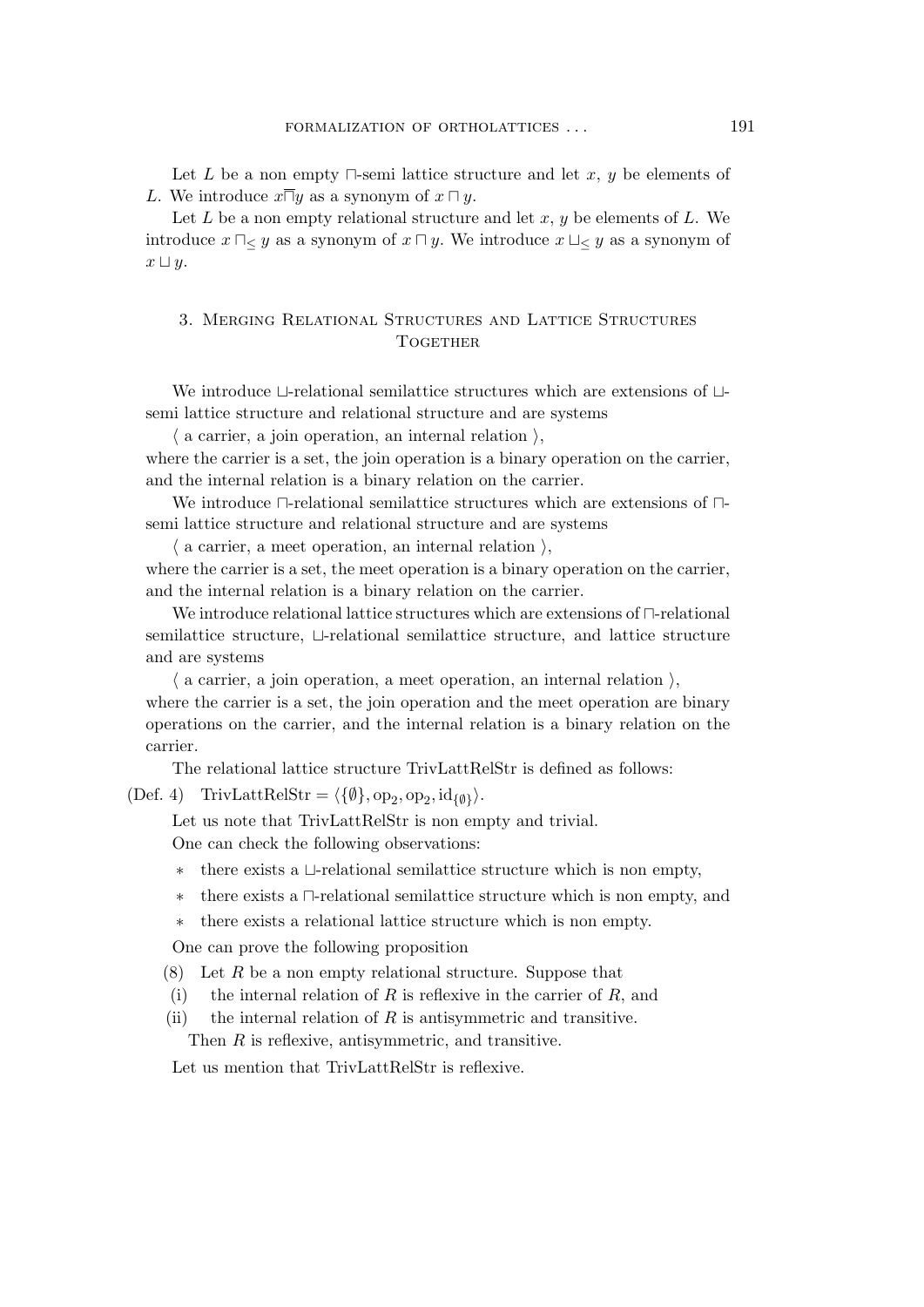Let us note that there exists a relational lattice structure which is antisymmetric, reflexive, and transitive and has l.u.b.'s and g.l.b.'s.

One can verify that TrivLattRelStr is quasi-meet-absorbing.

One can verify that there exists a non empty relational lattice structure which is lattice-like.

Let L be a lattice. Then  $L$ att $Rel(L)$  is an order in the carrier of L.

#### 4. Binary Approach to Ortholattices

We consider relational ortholattice structures as extensions of relational lattice structure, ortholattice structure, and orthorelational structure as systems

 $\langle$  a carrier, a join operation, a meet operation, an internal relation, a complement operation  $\lambda$ .

where the carrier is a set, the join operation and the meet operation are binary operations on the carrier, the internal relation is a binary relation on the carrier, and the complement operation is a unary operation on the carrier.

The relational ortholattice structure TrivCLRelStr is defined by:

(Def. 5) TrivCLRelStr =  $\langle \{\emptyset\}, \text{op}_2, \text{op}_2, \text{id}_{\{\emptyset\}}, \text{op}_1 \rangle$ .

Let  $L$  be a non empty ComplStr. We say that  $L$  is involutive if and only if: (Def. 6) For every element x of L holds  $(x^c)^c = x$ .

Let  $L$  be a non empty complemented lattice structure. We say that  $L$  has top if and only if:

(Def. 7) For all elements x, y of L holds  $x \perp x^c = y \perp y^c$ .

One can verify that TrivOrtLat is involutive and has top.

One can verify that TrivCLRelStr is non empty and trivial.

One can check that TrivCLRelStr is reflexive.

Let us observe that TrivCLRelStr is involutive and has top.

Let us observe that there exists a non empty ortholattice structure which is involutive, de Morgan, and lattice-like and has top.

An ortholattice is an involutive de Morgan lattice-like non empty ortholattice structure with top.

#### 5. Lemmas

Next we state a number of propositions:

- (9) Let  $K, L$  be non empty lattice structures. Suppose the lattice structure of  $K =$  the lattice structure of L and K is join-commutative. Then L is join-commutative.
- $(10)$  Let K, L be non empty lattice structures. Suppose the lattice structure of  $K =$  the lattice structure of L and K is meet-commutative. Then L is meet-commutative.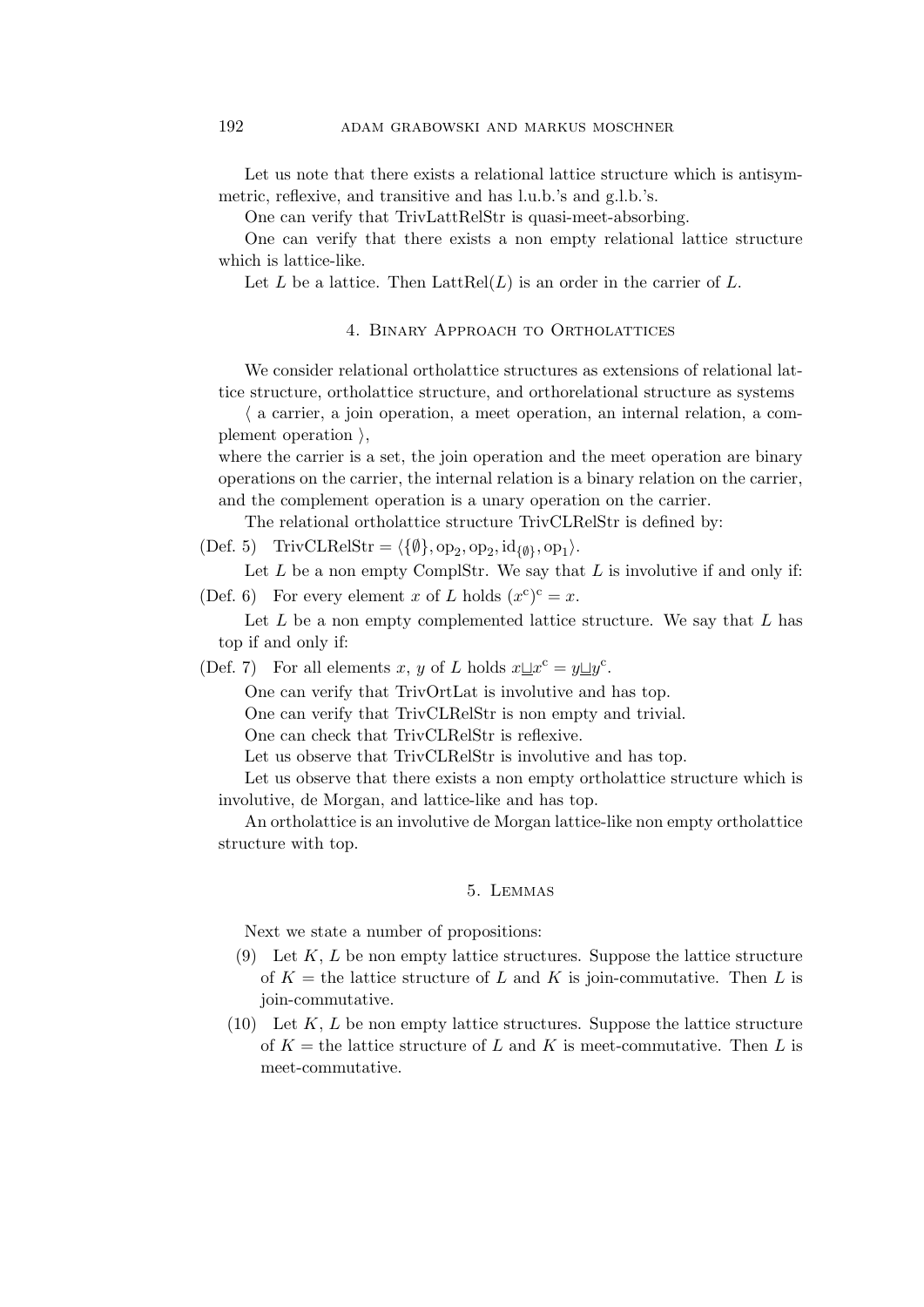- $(11)$  Let K, L be non empty lattice structures. Suppose the lattice structure of  $K =$  the lattice structure of L and K is join-associative. Then L is join-associative.
- $(12)$  Let K, L be non empty lattice structures. Suppose the lattice structure of  $K =$  the lattice structure of L and K is meet-associative. Then L is meet-associative.
- (13) Let  $K, L$  be non empty lattice structures. Suppose the lattice structure of  $K =$  the lattice structure of L and K is join-absorbing. Then L is join-absorbing.
- $(14)$  Let K, L be non empty lattice structures. Suppose the lattice structure of  $K =$  the lattice structure of L and K is meet-absorbing. Then L is meet-absorbing.
- $(15)$  Let K, L be non empty lattice structures. Suppose the lattice structure of  $K =$  the lattice structure of L and K is lattice-like. Then L is latticelike.
- (16) Let  $L_1$ ,  $L_2$  be non empty  $\sqcup$ -semi lattice structures. Suppose the upper semilattice structure of  $L_1 =$  the upper semilattice structure of  $L_2$ . Let  $a_1, b_1$  be elements of  $L_1$  and  $a_2, b_2$  be elements of  $L_2$ . If  $a_1 = a_2$  and  $b_1 = b_2$ , then  $a_1 \sqcup b_1 = a_2 \sqcup b_2$ .
- (17) Let  $L_1, L_2$  be non empty  $\Box$ -semi lattice structures. Suppose the lower semilattice structure of  $L_1$  = the lower semilattice structure of  $L_2$ . Let  $a_1$ ,  $b_1$  be elements of  $L_1$  and  $a_2$ ,  $b_2$  be elements of  $L_2$ . If  $a_1 = a_2$  and  $b_1 = b_2$ , then  $a_1 \sqcap b_1 = a_2 \sqcap b_2$ .
- (18) Let K, L be non empty ComplStr, x be an element of K, and y be an element of L. Suppose the complement operation of  $K =$  the complement operation of L and  $x = y$ . Then  $x^c = y^c$ .
- (19) Let  $K, L$  be non empty complemented lattice structures such that the complemented lattice structure of  $K =$  the complemented lattice structure of  $L$  and  $K$  has top. Then  $L$  has top.
- $(20)$  Let K, L be non empty ortholattice structures. Suppose the ortholattice structure of  $K =$  the ortholattice structure of L and K is de Morgan. Then L is de Morgan.
- $(21)$  Let K, L be non empty ortholattice structures. Suppose the ortholattice structure of  $K =$  the ortholattice structure of L and K is involutive. Then L is involutive.

### 6. Structure Extensions

Let R be a relational structure. A relational lattice structure is said to be a relational augmentation of R if: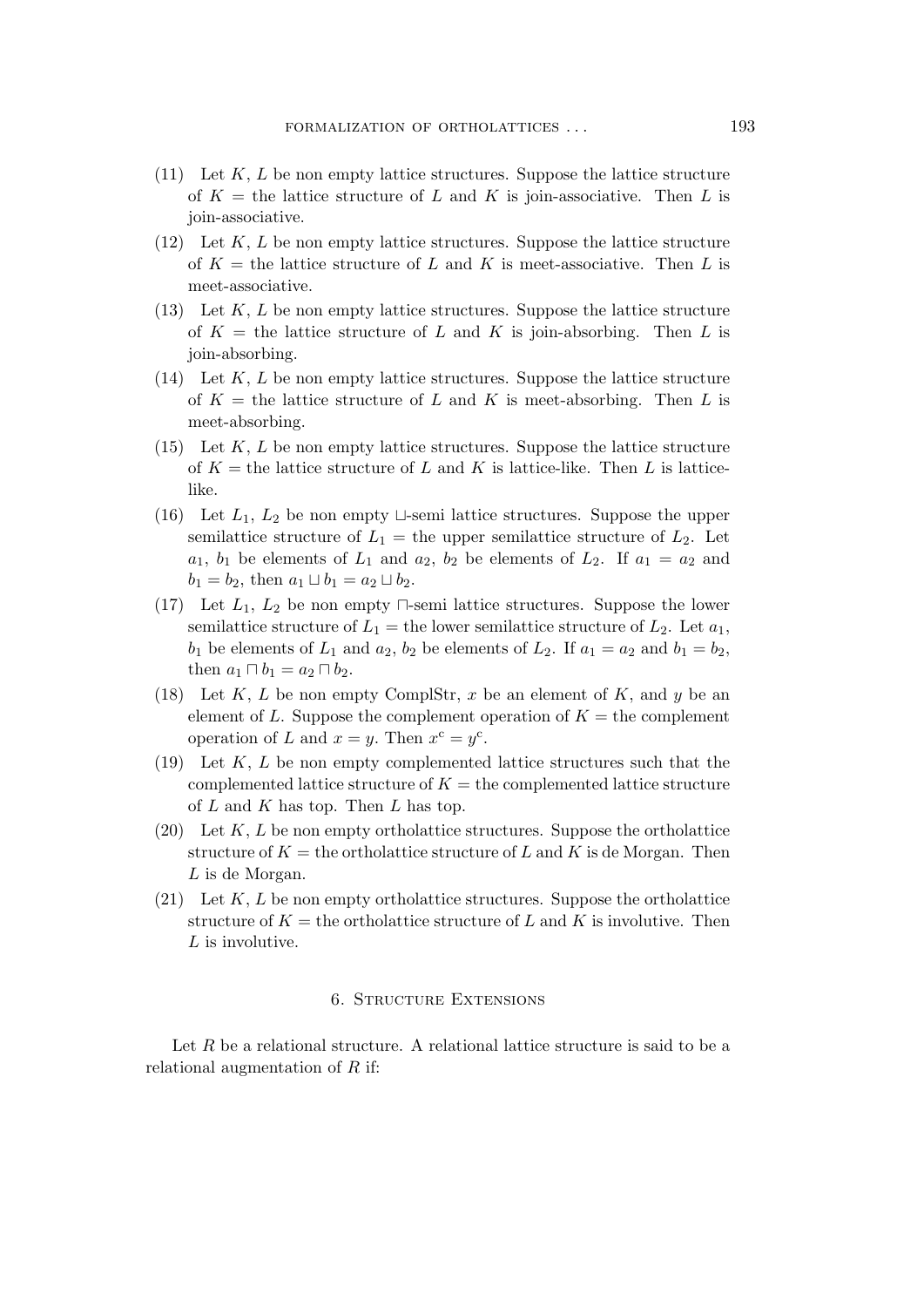(Def. 8) The relational structure of it = the relational structure of R.

Let  $R$  be a lattice structure. A relational lattice structure is said to be a lattice augmentation of  $R$  if:

(Def. 9) The lattice structure of it = the lattice structure of R.

Let  $L$  be a non empty lattice structure. Observe that every lattice augmentation of  $L$  is non empty.

Let  $L$  be a meet-associative non empty lattice structure. Note that every lattice augmentation of L is meet-associative.

Let  $L$  be a join-associative non empty lattice structure. One can check that every lattice augmentation of  $L$  is join-associative.

Let L be a meet-commutative non empty lattice structure. One can verify that every lattice augmentation of  $L$  is meet-commutative.

Let  $L$  be a join-commutative non empty lattice structure. Note that every lattice augmentation of  $L$  is join-commutative.

Let  $L$  be a join-absorbing non empty lattice structure. One can check that every lattice augmentation of  $L$  is join-absorbing.

Let  $L$  be a meet-absorbing non empty lattice structure. Observe that every lattice augmentation of  $L$  is meet-absorbing.

Let  $L$  be a non empty  $\sqcup$ -relational semilattice structure. We say that  $L$  is naturally sup-generated if and only if:

(Def. 10) For all elements x, y of L holds  $x \leq y$  iff  $x \sqcup y = y$ .

Let L be a non empty  $\Box$ -relational semilattice structure. We say that L is naturally inf-generated if and only if:

(Def. 11) For all elements x, y of L holds  $x \leq y$  iff  $x\overline{\sqcap}y = x$ .

Let  $L$  be a lattice. One can verify that there exists a lattice augmentation of L which is naturally sup-generated, naturally inf-generated, and lattice-like.

Let us mention that there exists a relational lattice structure which is trivial. non empty, and reflexive.

Let us mention that there exists a relational ortholattice structure which is trivial, non empty, and reflexive.

Let us note that there exists a orthorelational structure which is trivial, non empty, and reflexive.

One can check that every non empty ortholattice structure which is trivial is also involutive, de Morgan, and well-complemented and has top.

Let us note that every non empty reflexive orthorelational structure which is trivial is also OrderInvolutive, Pure, and PartialOrdered.

One can check that every non empty reflexive relational lattice structure which is trivial is also naturally sup-generated and naturally inf-generated.

Let us note that there exists a non empty relational ortholattice structure which is naturally sup-generated, naturally inf-generated, de Morgan, latticelike, OrderInvolutive, Pure, and PartialOrdered and has g.l.b.'s and l.u.b.'s.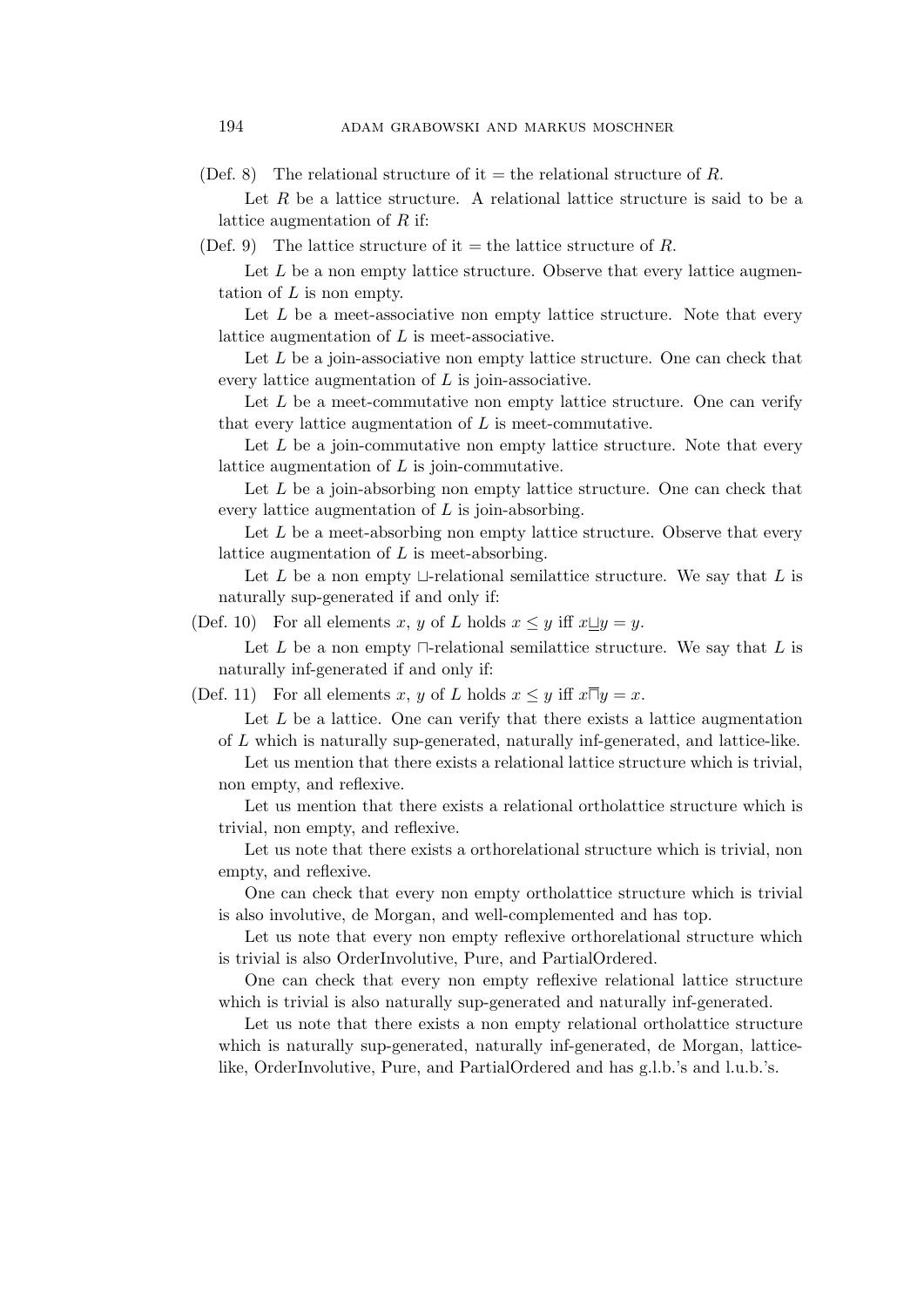Let us observe that there exists a non empty relational lattice structure which is naturally sup-generated, naturally inf-generated, and lattice-like and has g.l.b.'s and l.u.b.'s.

Next we state two propositions:

- $(22)$  Let L be a naturally sup-generated non empty relational lattice structure and x, y be elements of L. Then  $x \leq y$  if and only if  $x \sqsubseteq y$ .
- (23) Let L be a naturally sup-generated lattice-like non empty relational lattice structure. Then the relational structure of  $L = \text{Poset}(L)$ .

One can check that every non empty relational lattice structure which is naturally sup-generated and lattice-like has also g.l.b.'s and l.u.b.'s.

## 7. Extending Orthocomplemented Lattice Structure

Let  $R$  be an ortholattice structure. A relational ortholattice structure is said to be a complemented lattice augmentation of  $R$  if:

(Def. 12) The ortholattice structure of it = the ortholattice structure of R.

Let  $L$  be a non empty ortholattice structure. One can check that every complemented lattice augmentation of L is non empty.

Let L be a meet-associative non empty ortholattice structure. Note that every complemented lattice augmentation of L is meet-associative.

Let  $L$  be a join-associative non empty ortholattice structure. One can verify that every complemented lattice augmentation of  $L$  is join-associative.

Let L be a meet-commutative non empty ortholattice structure. Observe that every complemented lattice augmentation of L is meet-commutative.

Let  $L$  be a join-commutative non empty ortholattice structure. Note that every complemented lattice augmentation of L is join-commutative.

Let L be a meet-absorbing non empty ortholattice structure. Note that every complemented lattice augmentation of L is meet-absorbing.

Let  $L$  be a join-absorbing non empty ortholattice structure. Note that every complemented lattice augmentation of L is join-absorbing.

Let  $L$  be a non empty ortholattice structure with top. Observe that every complemented lattice augmentation of L has top.

Let  $L$  be a non empty ortholattice. Note that there exists a complemented lattice augmentation of  $L$  which is naturally sup-generated, naturally inf-generated, and lattice-like.

Let us observe that there exists a non empty relational ortholattice structure which is involutive, de Morgan, lattice-like, naturally sup-generated, and wellcomplemented and has top.

Next we state the proposition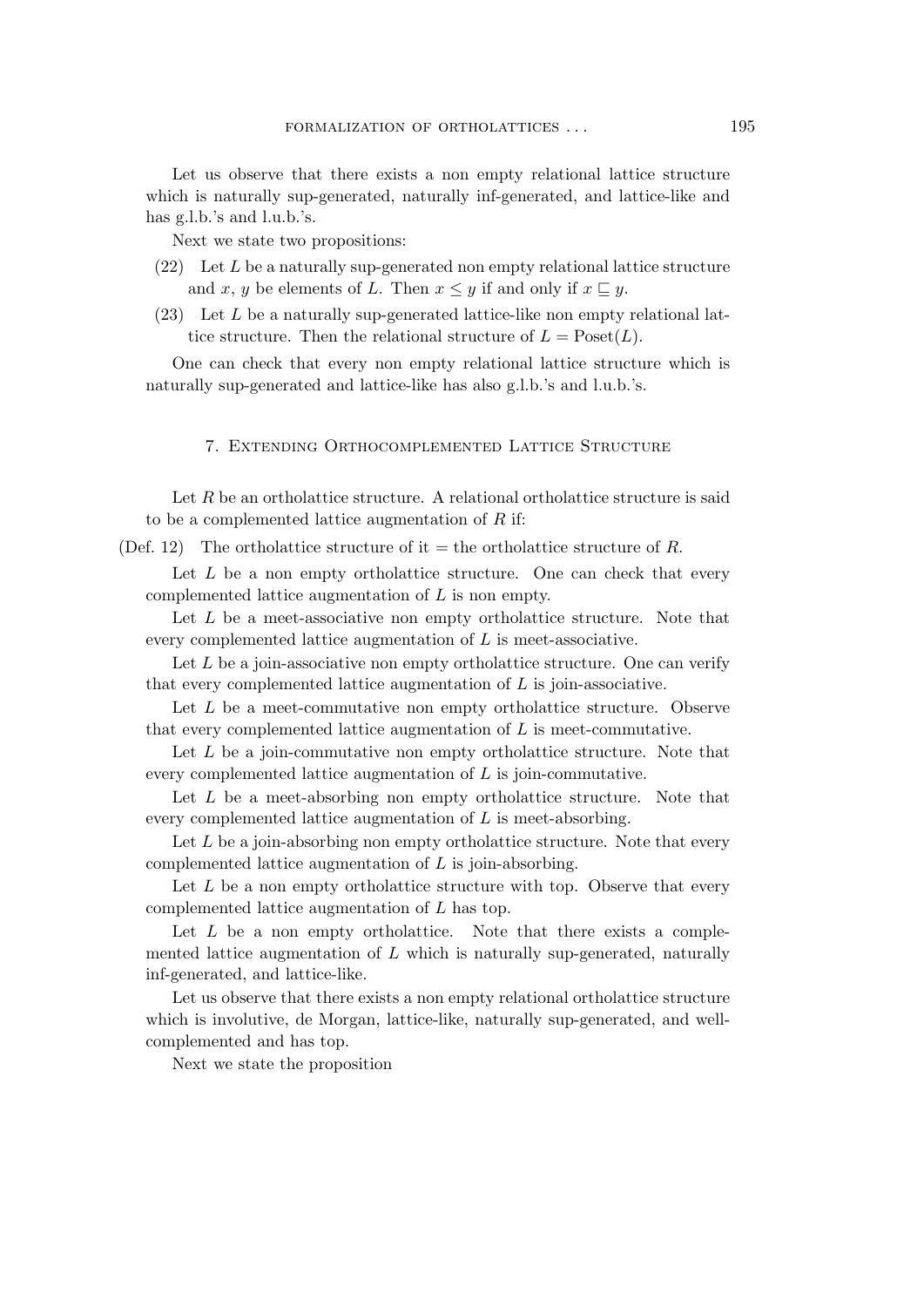(24) Let L be a PartialOrdered non empty orthorelational structure with g.l.b.'s and l.u.b.'s and x, y be elements of L. If  $x \leq y$ , then  $y = x \sqcup \leq y$ and  $x = x \sqcap_{\leq} y$ .

Let L be a meet-commutative non empty  $\Box$ -semi lattice structure and let a, b be elements of L. Let us observe that the functor  $a\overline{\Box}b$  is commutative.

Let L be a join-commutative non empty  $\sqcup$ -semi lattice structure and let a, b be elements of L. Let us notice that the functor  $a\Box b$  is commutative.

One can check that every non empty relational lattice structure which is meet-absorbing, join-absorbing, meet-commutative, and naturally supgenerated is also reflexive.

Let us observe that every non empty relational lattice structure which is join-associative and naturally sup-generated is also transitive.

One can check that every non empty relational lattice structure which is join-commutative and naturally sup-generated is also antisymmetric.

Next we state three propositions:

- $(25)$  Let L be a naturally sup-generated lattice-like non empty relational ortholattice structure with g.l.b.'s and l.u.b.'s and  $x, y$  be elements of  $L$ . Then  $x \sqcup \lt y = x \sqcup y$ .
- $(26)$  Let L be a naturally sup-generated lattice-like non empty relational ortholattice structure with g.l.b.'s and l.u.b.'s and  $x, y$  be elements of  $L$ . Then  $x \sqcap_{< y = x \sqcap y$ .
- (27) Every naturally sup-generated naturally inf-generated lattice-like Order-Involutive PartialOrdered non empty relational ortholattice structure with g.l.b.'s and l.u.b.'s is de Morgan.

Let  $L$  be an ortholattice. Note that every complemented lattice augmentation of  $L$  is involutive.

Let  $L$  be an ortholattice. Observe that every complemented lattice augmentation of L is de Morgan.

The following two propositions are true:

- (28) Let  $L$  be a non empty relational ortholattice structure. Suppose  $L$  is involutive, de Morgan, lattice-like, and naturally sup-generated and has top. Then L is Orthocomplemented and PartialOrdered.
- (29) For every ortholattice L holds every naturally sup-generated complemented lattice augmentation of L is Orthocomplemented.

Let  $L$  be an ortholattice. Observe that every naturally sup-generated complemented lattice augmentation of L is Orthocomplemented.

We now state the proposition

(30) Let  $L$  be a non empty ortholattice structure. Suppose  $L$  is Boolean, well-complemented, and lattice-like. Then L is an ortholattice.

Let us observe that every non empty ortholattice structure which is Boolean,